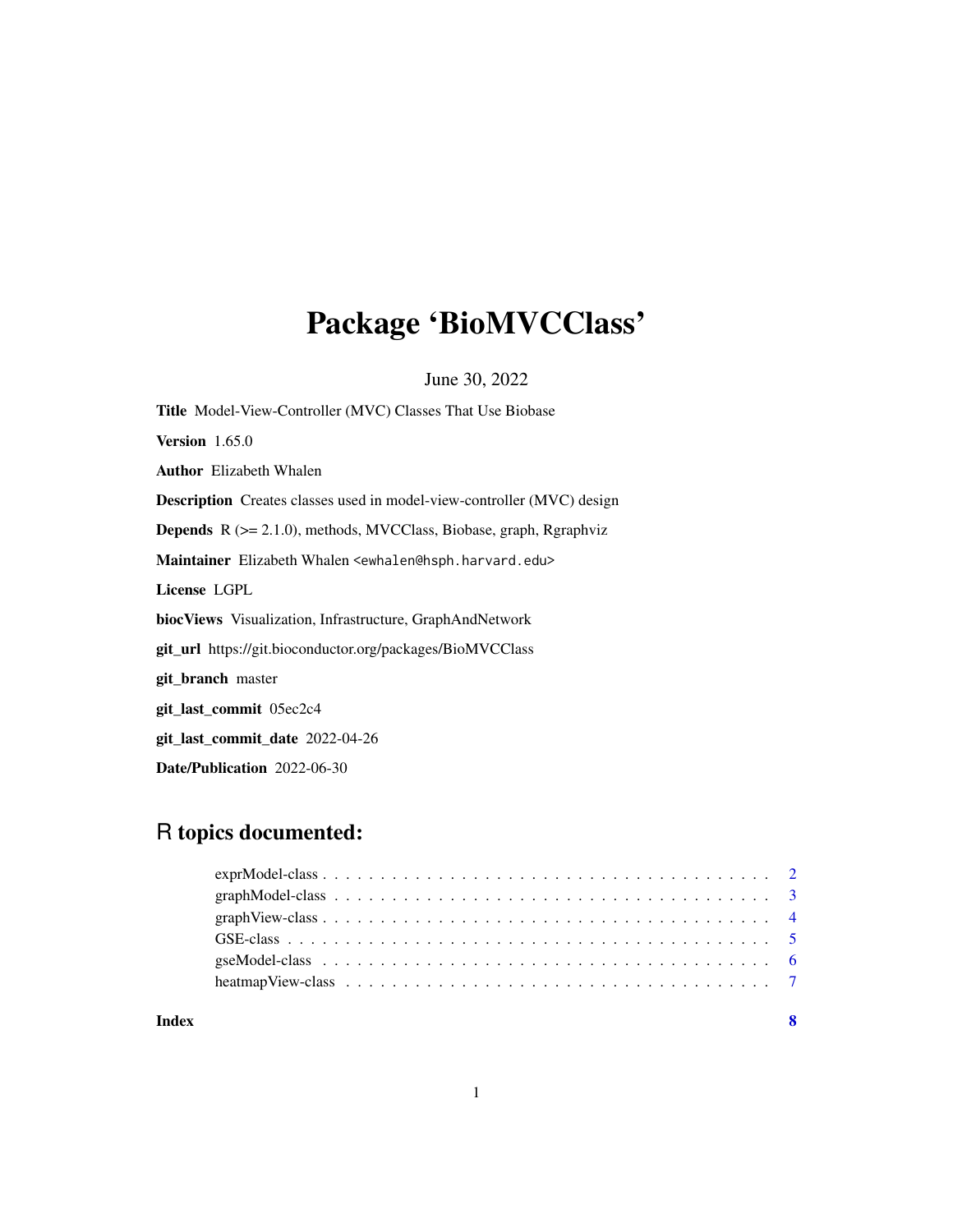<span id="page-1-1"></span><span id="page-1-0"></span>

exprModel is a class to represent an ExpresssionSet model. This class inherits from the virtual class, gModel. An object of exprModel is responsible for storing and updating the data.

#### Objects from the Class

Objects can be created by calls of the form new("exprModel", ...). The initialize method for this class will be created in other packages that use this package (for example, the initialize method will be created in the iSNetwork package).

#### Slots

modelData: the model data, which is an ExpressionSet

linkData: a list of functions that link this model to its parent and child models (if it has any)

virtualData: the data that is needed by the views of this object

modelName: the name of this model

modelVar: a list of variables that refer to the modelData (for instance this may be t-test values that were calculated from the modelData)

#### Extends

Class "gModel", directly.

#### Methods

No methods defined with class "exprModel" in the signature. The methods for this class will be created in other packages that use this package like iSNetwork.

#### Author(s)

Elizabeth Whalen

#### See Also

[graphModel-class](#page-2-1)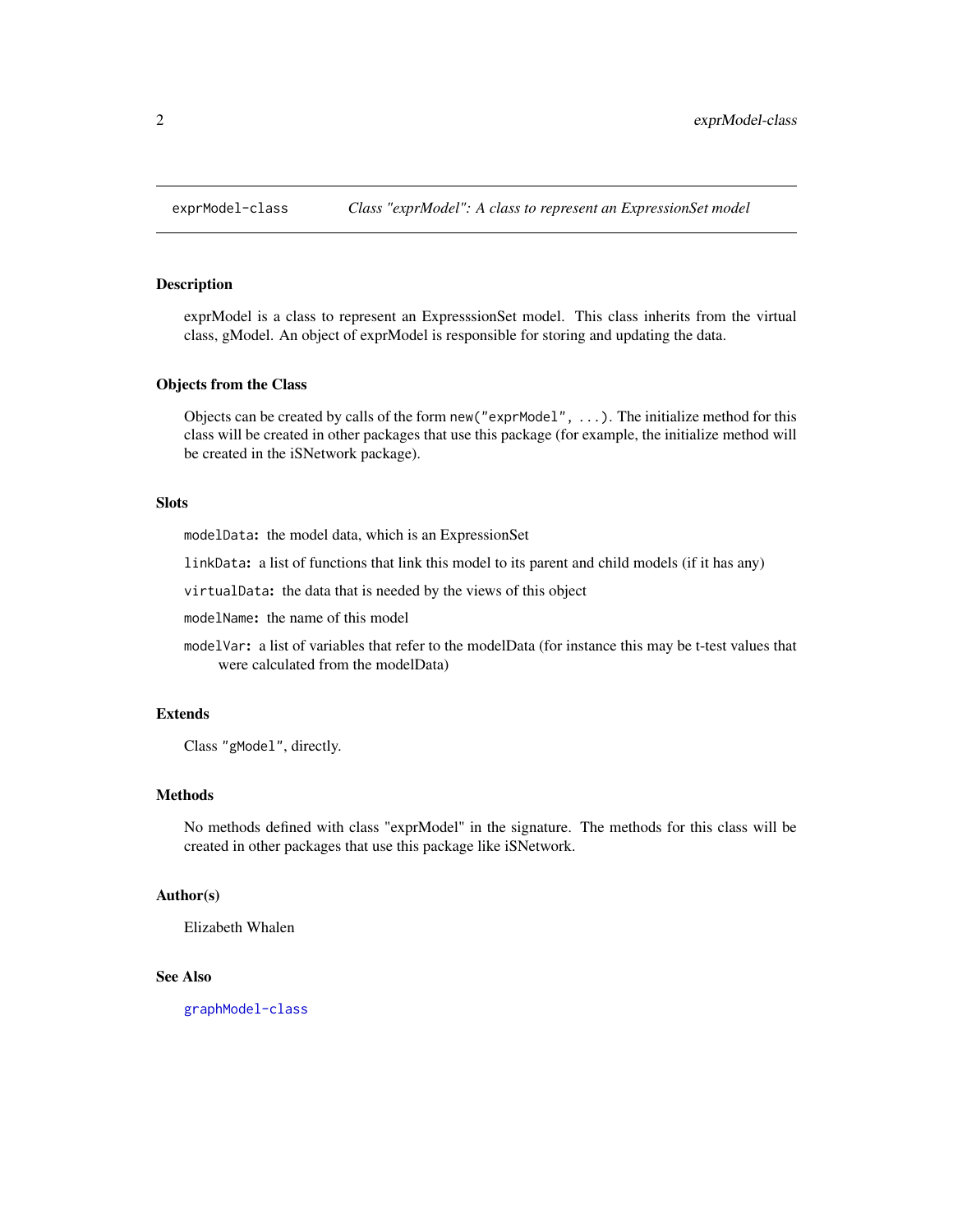<span id="page-2-1"></span><span id="page-2-0"></span>graphModel-class *Class "graphModel": A class to represent a graph model*

#### Description

graphModel is a class to represent a graph model. This class inherits from the virtual class, gModel. An object of graphModel is responsible for storing and updating the data.

#### Objects from the Class

Objects can be created by calls of the form new("graphModel", ...). The initialize method for this class will be created in other packages that use this package (for example, the initialize method will be created in the iSNetwork package).

#### Slots

modelData: the model data, which is a graph object

linkData: a list of functions that link this model to its parent and child models (if it has any)

virtualData: data that is needed by views of this model

modelName: the name of this model

modelVar: a list of variables that refer to the modelData (for instance this may be t-test values that were calculated from the modelData)

#### Extends

Class "gModel", directly.

#### Methods

No methods defined with class "graphModel" in the signature. The methods for this class will be created in other packages that use this package like iSNetwork.

#### Author(s)

Elizabeth Whalen

#### See Also

[exprModel-class](#page-1-1)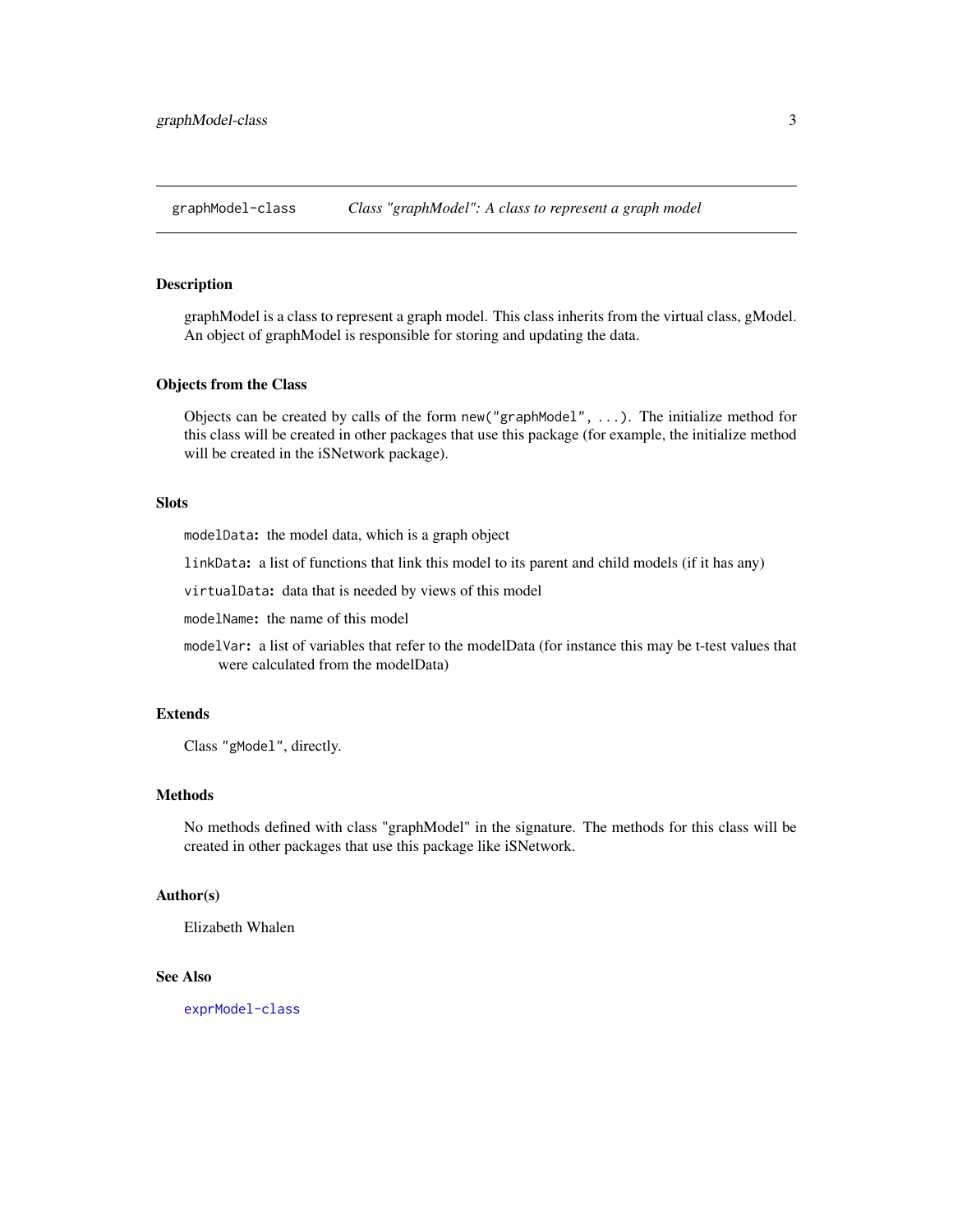<span id="page-3-0"></span>

graphView is a class to represent a view that is a graph. graphView inherits from the class, plotView, which inherits from the virtual class, genView.

#### Objects from the Class

Objects can be created by calls of the form new ("graphView",  $\dots$ ). The initialize method for this class will be created in other packages that use this package (for example, the initialize method will be created in the iSNetwork package).

#### Slots

plotDevice: the plot device number

plotPar: the parameter list for the plot, see par()

drArea: an object of class "GtkDrawingArea"

dataName: a character string describing what data are shown in the view

win: an object of class "GtkWindow" that holds the view

winNum: a number that tells what number view this is (for example, the first view created will have winNum=1)

grLayout: the Ragraph object, which represents the layout for the graph plot

#### Extends

Class "plotView", directly. Class "genView", by class "plotView".

#### Methods

No methods defined with class "graphView" in the signature.

#### Author(s)

Elizabeth Whalen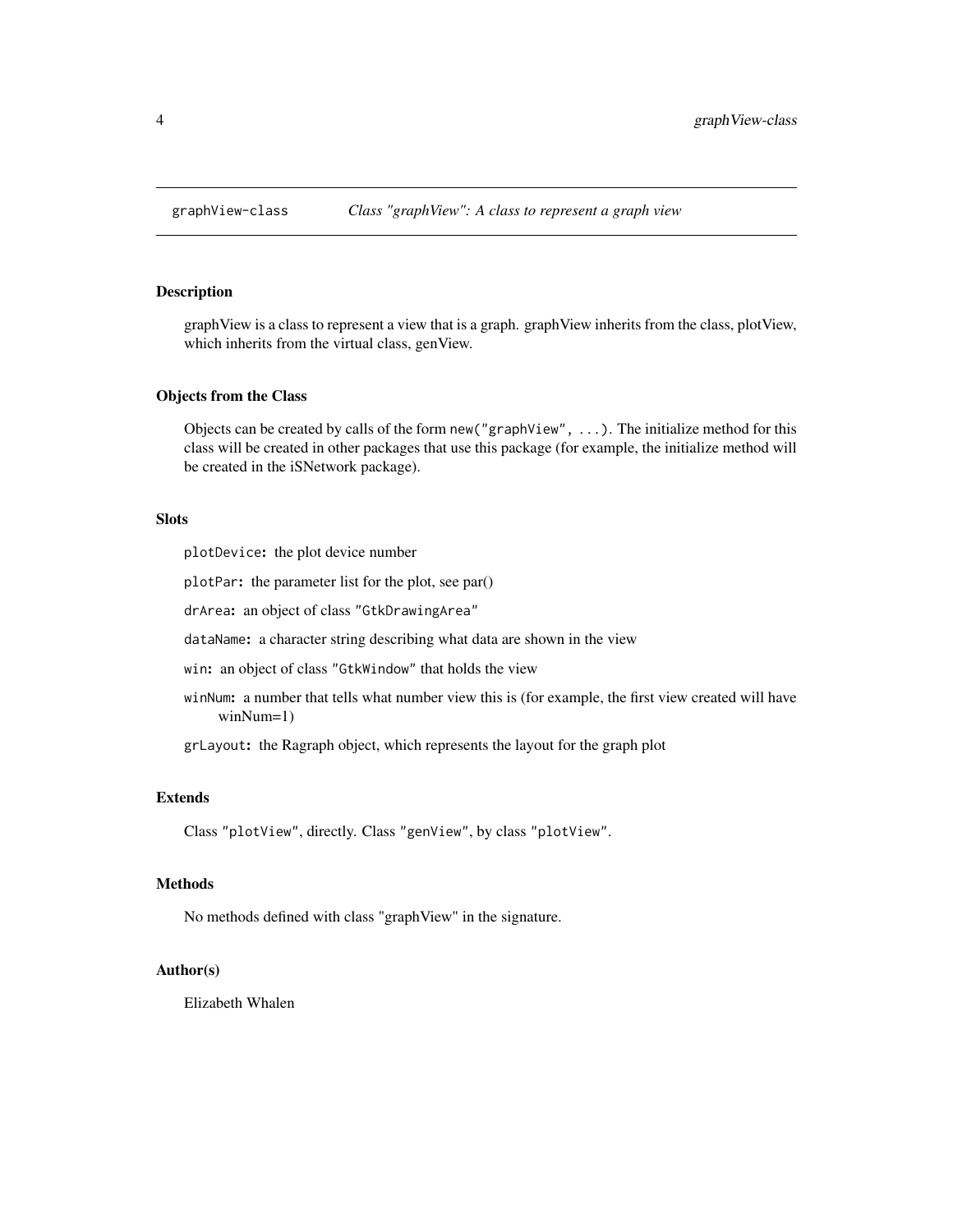<span id="page-4-1"></span><span id="page-4-0"></span>

GSE is a class to represent gene set enrichment data and will be used in the modelData slot in the gseModel object. This class will store all of the information that pertains to performing gene set enrichment.

#### Objects from the Class

Objects can be created by calls of the form new("GSE", ...).

#### Slots

incidMat: the incidence matrix that shows the relationship between the genes and the gene sets gTestStat: the test statistic for the genes relationship with the phenotype gsTestStat: the test statistic for the gene set expData: the experimental data (here it will be of class ExpressionSet)

descr: a description of the gene set being studied

#### **Methods**

incidMat<- Sets the incidMat slot incidMat Returns the incidMat slot gTestStat<- Sets the gTestStat slot gTestStat Returns the gTestStat slot gsTestStat<- Sets the gsTestStat slot gsTestStat Returns the gsTestStat slot expData<- Sets the expData slot expData Returns the expData slot descr<- Sets the descr slot descr Returns the descr slot

#### Author(s)

Elizabeth Whalen

#### See Also

[gseModel-class](#page-5-1)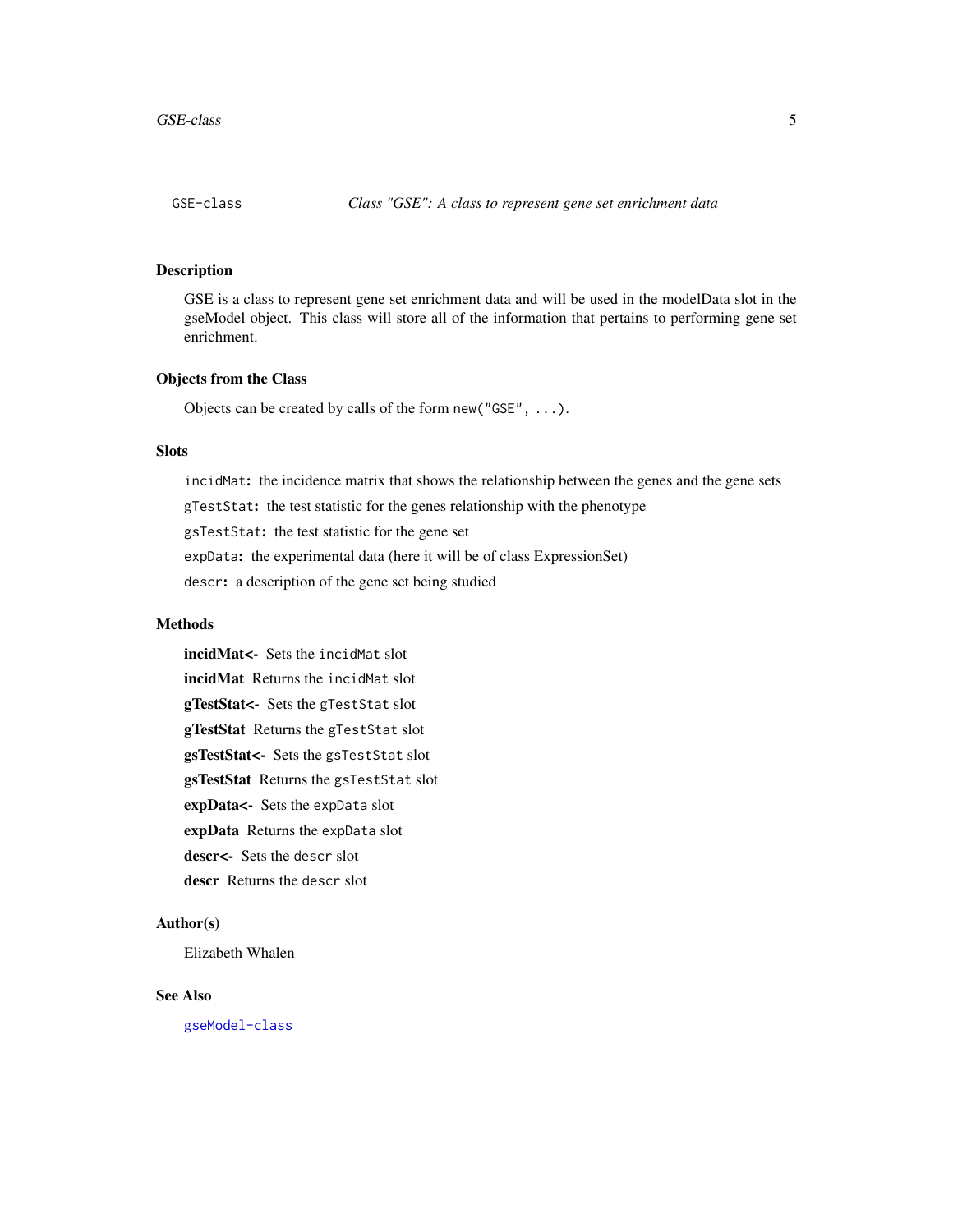<span id="page-5-1"></span><span id="page-5-0"></span>

gseModel is a class to represent a gene set enrichment (GSE) model. This class inherits from the virtual class, gModel.

#### Objects from the Class

Objects can be created by calls of the form new("gseModel", ...). The initialize method for this class will be created in other packages that use this package (for example, the initialize method will be created in the iSNetwork package).

#### Slots

modelData: the model data, which is an object of GSE

linkData: a list of functions that link this model to its parent and child models (if it has any)

virtualData: the data that is needed by the views of this object

modelName: the name of this model

modelVar: a list of variables that refer to the modelData (for instance this may be t-test values that were calculated from the modelData)

#### Extends

Class "gModel", directly.

#### Methods

No methods defined with class "gseModel" in the signature. The methods for this class will be created in other packages that use this package like iSNetwork.

#### Author(s)

Elizabeth Whalen

#### See Also

[GSE-class](#page-4-1), [graphModel-class](#page-2-1), [exprModel-class](#page-1-1)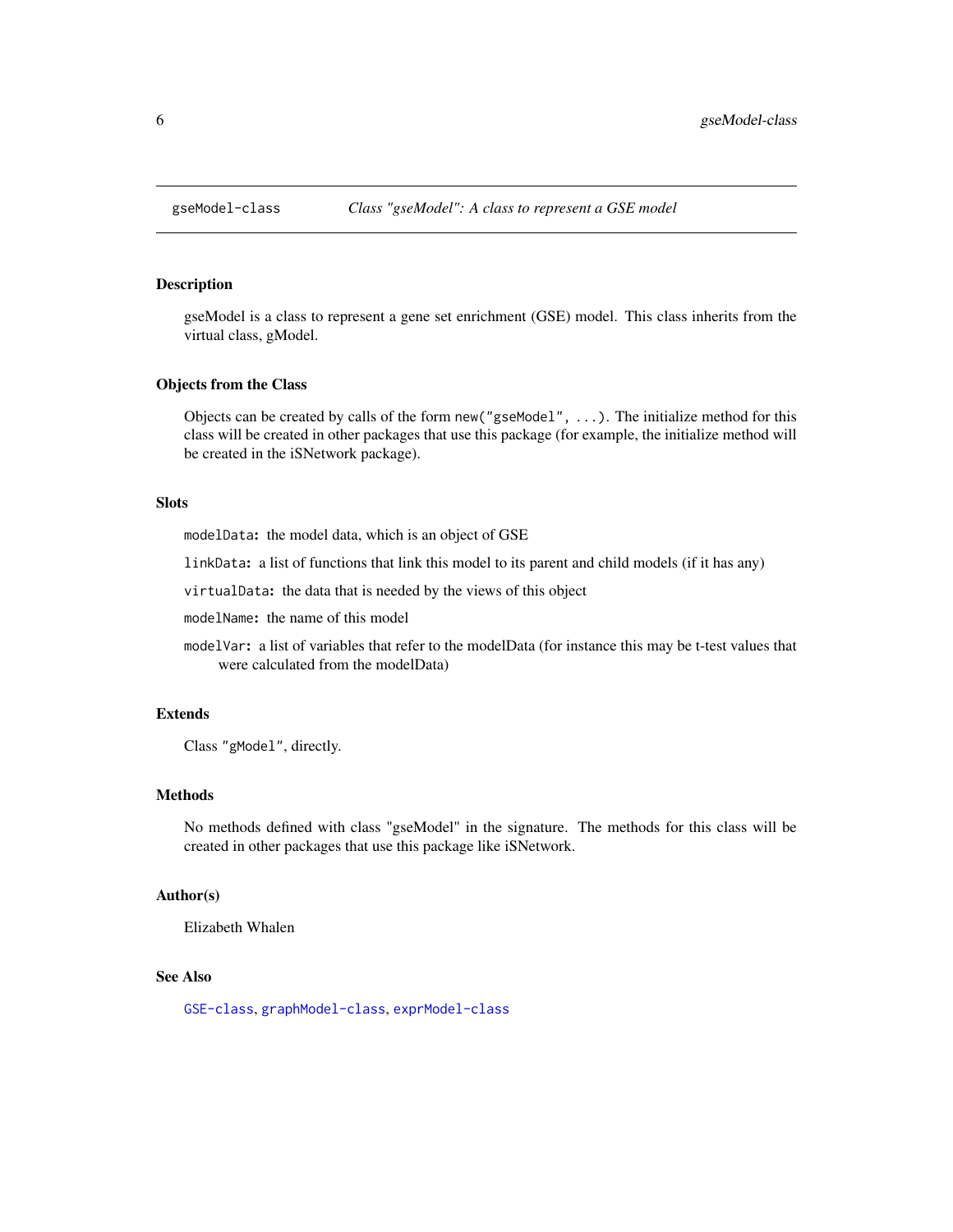<span id="page-6-0"></span>heatmapView-class *Class "heatmapView": A class to represent a heatmap view*

#### Description

heatmapView is a class to represent a view that is a heatmap. heatmapView inherits from the class, plotView, which inherits from the virtual class, genView.

#### Objects from the Class

Objects can be created by calls of the form new("heatmapView", ...). The initialize method for this class will be created in other packages that use this package (for example, the initialize method will be created in the iSNetwork package).

#### Slots

ordering: a list of of information returned from the heatmap function

plotDevice: the plot device number

plotPar: the parameter list for the plot, see par()

drArea: an object of class "GtkDrawingArea"

dataName: a character string describing what data are shown in the view

win: an object of class "GtkWindow" that holds the view

- winNum: a number that tells what number view this is (for example, the first view created will have winNum=1)
- rNames: the names of the rows to be included in the heatmap (this allows the original data to be subset in the view)

#### Extends

Class "plotView", directly. Class "genView", by class "plotView".

#### Methods

ordering<- Sets the ordering slot

ordering Returns the ordering slot

rNames<- Sets the rNames slot

rNames Returns the rNames slot

#### Author(s)

Elizabeth Whalen